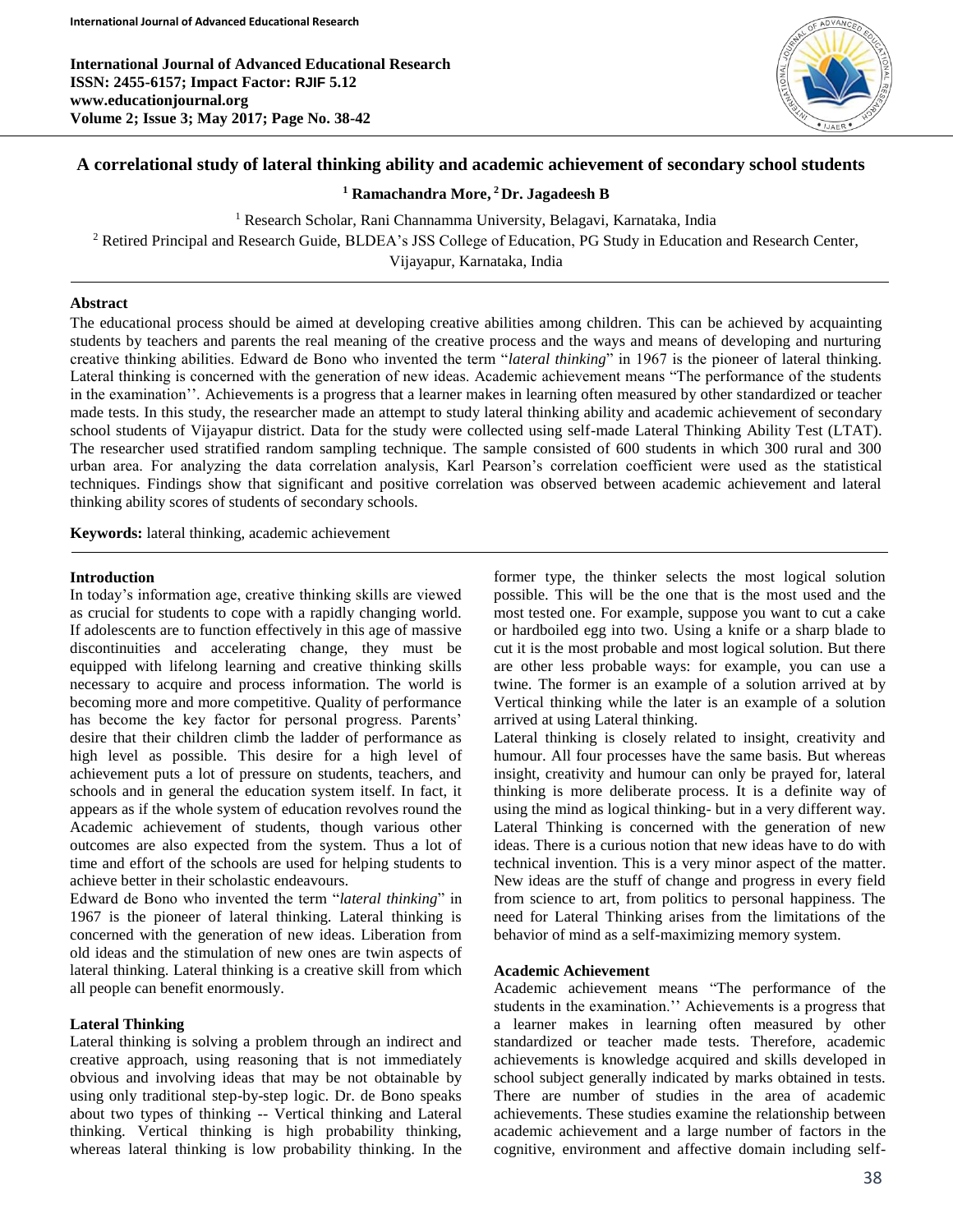concept, persistence level of aspiration, need for achievement, adjustment, behavior problems, fear anxiety, emotion, drive, values, memory, reasoning & interest. Academic achievement refers to the level of schooling one has successfully completed and the ability to attain success in one's studies. Students achieve satisfactory or superior level of academic performance as they progress through and complete their college experience. For example, students avoid academic portion or qualify for academic honours.

## **Need and Importance of the study**

Lateral Thinking is intended for use both at home and at school. At school, the emphasis has traditionally always been on vertical thinking which is effective but incomplete. This selective type of thinking needs to be supplemented with the generative qualities of creative thinking. Lateral Thinking is the process of using information to bring about creativity and insight restructuring. Lateral thinking can be learned, practiced and used. It is possible to acquire skill in it just as it is possible to acquire skill in school subjects.

Today the students are being trained mostly in vertical thinking. The teachers are not aware of the importance of developing Lateral Thinking ability in students. The students face many challenge situations well searching for jobs and in their work places. If the students are trained in Lateral Thinking form of creative thinking, the students can achieve something significant in their life. Accordingly, this study assumes greater importance in today's educational field. To develop Lateral Thinking ability a teacher should know some co-relation like how Lateral Thinking ability is related to academic achievement of students. This study assumes that Lateral Thinking is the genesis of creativity, which happens to be the goal of present day education. Class teaching in our country, has unfortunately been convergent in nature. The emphasis is therefore to be laid on Lateral Thinking. Academic Achievement have relationship with Lateral Thinking form the main basis of this study.

### **Objectives**

- 1. To study the Lateral Thinking ability of secondary school students in relation to their academic achievement.
- 2. To study the Lateral Thinking ability of rural secondary school students in relation to their academic achievement.
- 3. To study the Lateral Thinking ability of urban secondary school students in relation to their academic achievement.

### **Hypotheses**

1. There is no significant relationship between Lateral Thinking ability and academic achievement of secondary school students.

- 2. There is no significant relationship between Lateral Thinking ability and academic achievement of rural students.
- 3. There is no significant relationship between Lateral Thinking ability and academic achievement of urban students.

# **Method and Sample**

Descriptive Survey method of research was used in the present study to collect the data. The sample for investigation was drawn from various secondary school students of Vijaypur district students. A total of 600 sample were selected by stratified random sampling method. The sample includes 300 rural and 300 urban students were selected. For analyzing the data correlation analysis, Karl Pearson's correlation coefficient technique were used as the statistical techniques in the SPSS package.

## **Tools Used**

For the purpose of data collection, Lateral Thinking Ability Test (LTAT) tool was designed and standardized by the investigator. For validating the LTAT Item discrimination index and Item difficulty index was calculated. The test-retest method was used to establish the reliability co-efficient for the tool which was 0.9758. Thus, a total of 60 items with 5 dimensions namely analogies, fractionation, generation of alternatives, brainstorming and dominate ideas were selected for the final tool. For ascertaining Academic Achievement of students school annual examination scores were used.

## **Data Collection Procedure**

For collecting the data, the researcher visited the selected secondary schools with the tools for students. The investigator took the help of friends and teachers of the schools for collecting data. To ensure quick and complete return of the tool, it was administered personally to the target population with prior permission of the heads of the institutions.

### **Result and Findings**

### **Hypothesis 1**

There is no significant relationship between academic achievement and lateral thinking ability and its dimension scores (i.e. analogies, fractionation, generation of alternatives, brain storming and dominant ideas) of students of secondary schools.

To achieve this hypothesis, the Karl Pearson's correlation coefficient technique has been applied and the results are presented in the following table:

Table 1: Results of correlation coefficient between academic achievement and lateral thinking ability and its dimension scores of students of secondary schools

| <b>Variables</b>         |                               | Correlation coefficient between academic achievement<br>scores of students of secondary schools with |         |           |
|--------------------------|-------------------------------|------------------------------------------------------------------------------------------------------|---------|-----------|
|                          |                               | r-value                                                                                              | t-value | p-value   |
| Lateral thinking ability |                               | 0.1985                                                                                               | 4.9534  | $0.0001*$ |
| <b>Dimensions</b>        | 1) Analogies                  | 0.1538                                                                                               | 3.8074  | $0.0002*$ |
|                          | 2) Fractionation              | 0.1536                                                                                               | 3.8023  | $0.0002*$ |
|                          | 3) Generation of alternatives | 0.0560                                                                                               | 1.3709  | 0.1709    |
|                          | 4) Brain storming             | 0.1354                                                                                               | 3.3411  | $0.0009*$ |
|                          | 5) Dominant ideas             | 0.0195                                                                                               | 0.4763  | 0.6340    |

\*p<0.05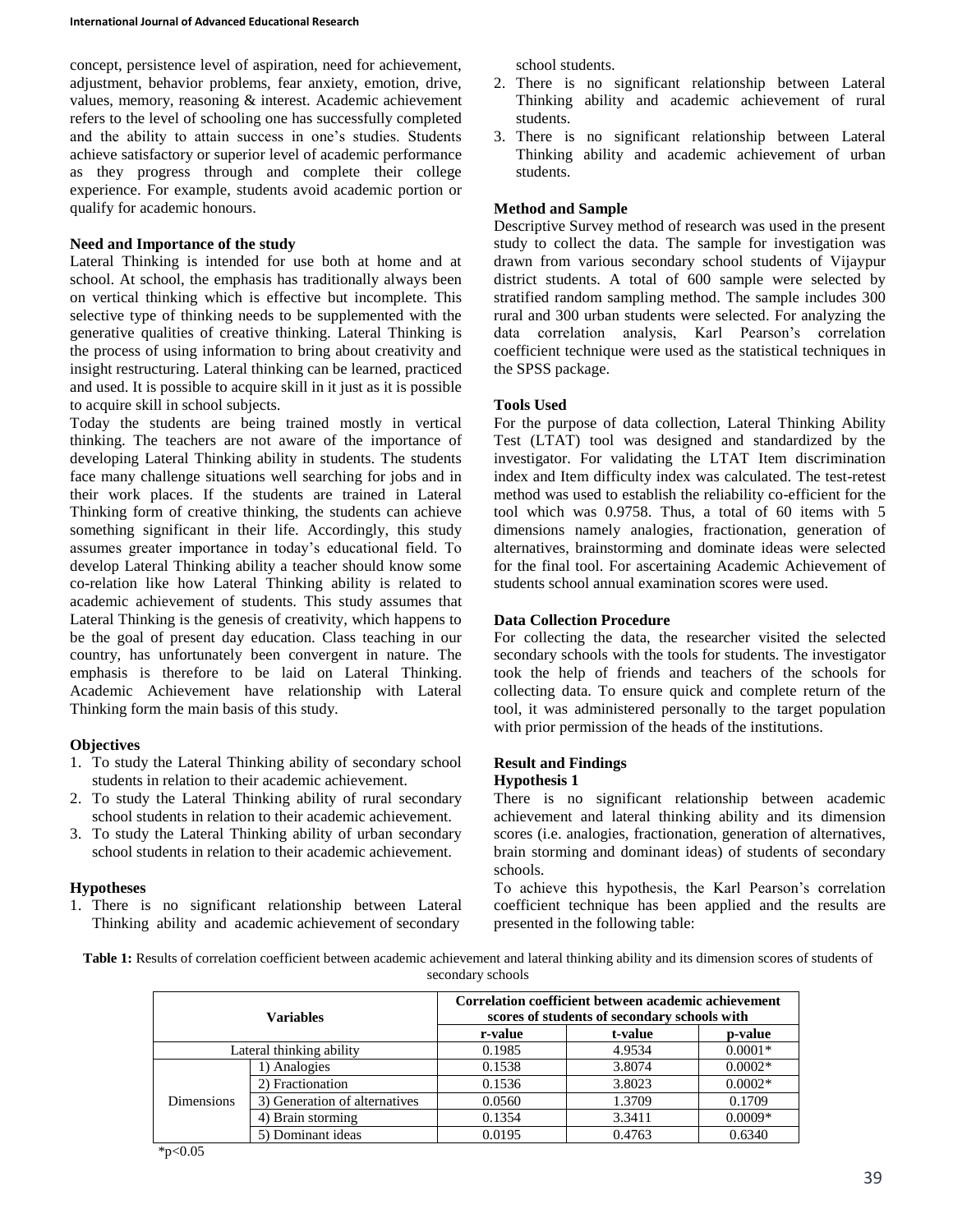From the results of the above table, it can be seen that,

- A significant and positive correlation was observed between academic achievement and lateral thinking ability scores of students of secondary schools  $(r=0.1985, p<0.05)$ at 5% level of significance. Hence, the null hypothesis is rejected and alternative hypothesis is accepted. It means that, the academic achievement and lateral thinking ability scores of students of secondary schools are dependent on each other.
- A significant and positive correlation was observed between academic achievement and dimension of lateral thinking ability i.e. analogies scores of students of secondary schools  $(r=0.1538, p<0.05)$  at 5% level of significance. Hence, the null hypothesis is rejected and alternative hypothesis is accepted. It means that, the academic achievement and analogies scores of students of secondary schools are dependent on each other.
- A significant and positive Karl Pearson's correlation coefficient technique correlation was observed between academic achievement and dimension of lateral thinking ability i.e. fractionation scores of students of secondary schools  $(r=0.1536, p<0.05)$  at 5% level of significance. Hence, the null hypothesis is rejected and alternative hypothesis is accepted. It means that, the academic achievement and fractionation scores of students of secondary schools are dependent on each other.
- A non-significant and positive correlation was observed between academic achievement and dimension of lateral thinking ability i.e. generation of alternatives scores of students of secondary schools  $(r=0.0560, p>0.05)$  at 5% level of significance. Hence, the null hypothesis is

accepted and alternative hypothesis is rejected. It means that, the academic achievement and generation of alternatives scores of students of secondary schools are independent on each other.

- A significant and positive correlation was observed between academic achievement and dimension of lateral thinking ability i.e. brain storming scores of students of secondary schools  $(r=0.1354, p<0.05)$  at 5% level of significance. Hence, the null hypothesis is rejected and alternative hypothesis is accepted. It means that, the academic achievement and brain storming scores of students of secondary schools are dependent on each other.
- A non-significant and positive correlation was observed between academic achievement and dimension of lateral thinking ability i.e. dominant ideas scores of students of secondary schools (r=0.0195, p>0.05) at 5% level of significance. Hence, the null hypothesis is accepted and alternative hypothesis is rejected. It means that, the academic achievement and dominant ideas scores of students of secondary schools are independent on each other.

# **Hypothesis 2**

There is no significant relationship between academic achievement and lateral thinking ability and its dimension scores (i.e. analogies, fractionation, generation of alternatives, brain storming and dominant ideas) of students of rural secondary schools.

To achieve this hypothesis, the Karl Pearson's correlation coefficient technique has been applied and the results are presented in the following table:

| <b>Variables</b>         |                               | Correlation coefficient between academic achievement<br>scores of students of rural secondary schools with |           |           |
|--------------------------|-------------------------------|------------------------------------------------------------------------------------------------------------|-----------|-----------|
|                          |                               | r-value                                                                                                    | t-value   | p-value   |
| Lateral thinking ability |                               | $-0.0111$                                                                                                  | $-0.1913$ | 0.8484    |
| <b>Dimensions</b>        | 1) Analogies                  | $-0.0670$                                                                                                  | $-1.1588$ | 0.2475    |
|                          | 2) Fractionation              | 0.0961                                                                                                     | 1.6673    | 0.0965    |
|                          | 3) Generation of alternatives | $-0.0582$                                                                                                  | $-1.0065$ | 0.3150    |
|                          | 4) Brain storming             | 0.1474                                                                                                     | 2.5722    | $0.0106*$ |
|                          | 5) Dominant ideas             | $-0.1527$                                                                                                  | $-2.6673$ | $0.0081*$ |

**Table 2:** Results of correlation coefficient between academic achievement and lateral thinking ability and its dimension scores of students of rural secondary schools.

 $*_{p<0.05}$ 

From the results of the above table, it can be seen that,

- A non-significant and negative correlation was observed between academic achievement and lateral thinking ability scores of students of rural secondary schools (r=-0.0111, p>0.05) at 5% level of significance. Hence, the null hypothesis is accepted and alternative hypothesis is rejected. It means that, the academic achievement and lateral thinking ability scores of students of rural secondary schools are independent on each other.
- A non-significant and negative correlation was observed between academic achievement and dimension of lateral thinking ability i.e. analogies scores of students of rural secondary schools  $(r=0.0670, p>0.05)$  at 5% level of significance. Hence, the null hypothesis is accepted and alternative hypothesis is rejected. It means that, the academic achievement and analogies scores of students of

rural secondary schools are independent on each other.

- A non-significant and positive correlation was observed between academic achievement and dimension of lateral thinking ability i.e. fractionation scores of students of rural secondary schools  $(r=0.0961, p>0.05)$  at 5% level of significance. Hence, the null hypothesis is accepted and alternative hypothesis is rejected. It means that, the academic achievement and fractionation scores of students of rural secondary schools are dependent on each other.
- A non-significant and negative correlation was observed between academic achievement and dimension of lateral thinking ability i.e. generation of alternatives scores of students of rural secondary schools ( $r = -0.0582$ ,  $p > 0.05$ ) at 5% level of significance. Hence, the null hypothesis is accepted and alternative hypothesis is rejected. It means that, the academic achievement and generation of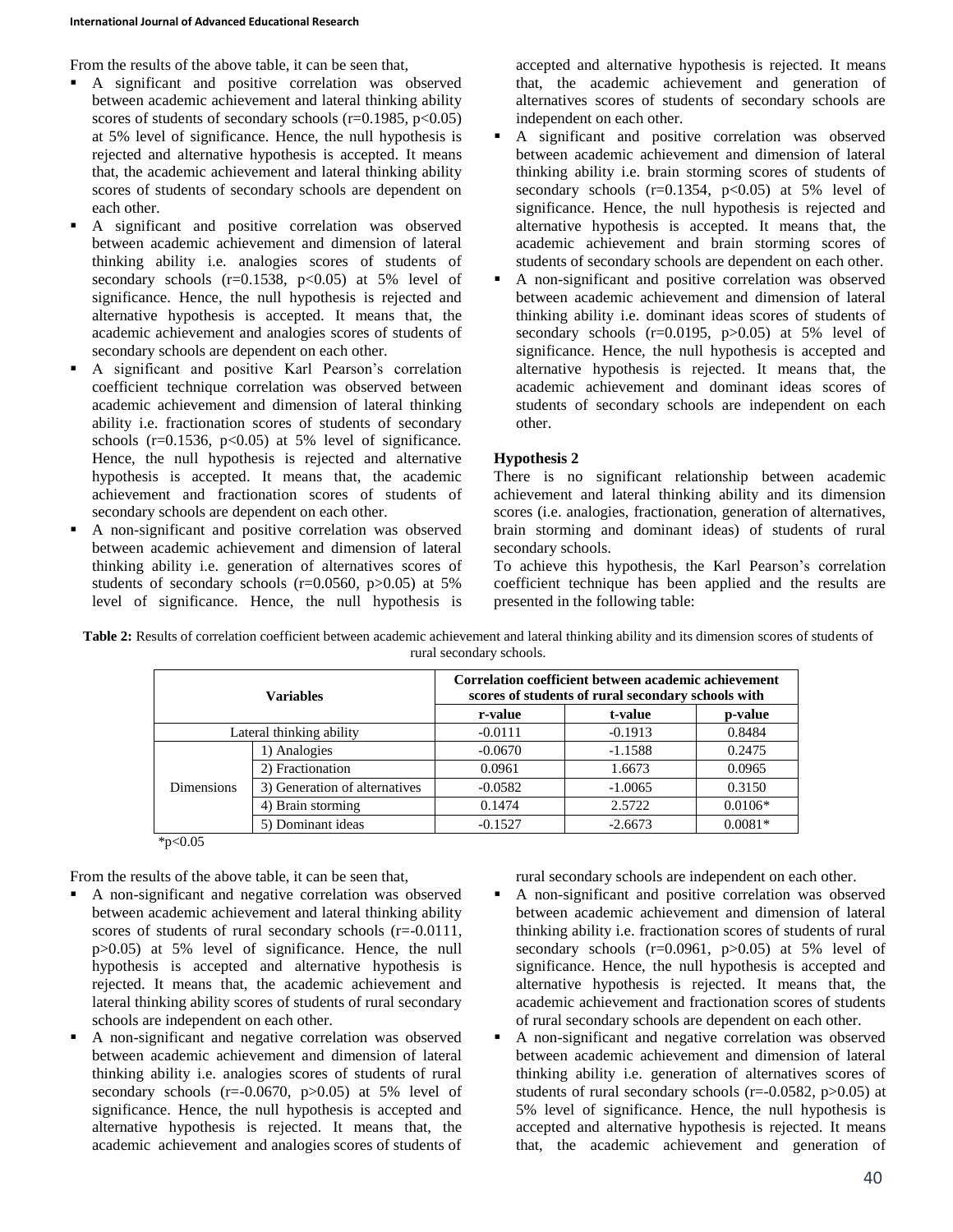alternatives scores of students of rural secondary schools are independent on each other.

- A significant and positive correlation was observed between academic achievement and dimension of lateral thinking ability i.e. brain storming scores of students of rural secondary schools (r=0.1474, p<0.05) at 5% level of significance. Hence, the null hypothesis is rejected and alternative hypothesis is accepted. It means that, the academic achievement and brain storming scores of students of rural secondary schools are dependent on each other.
- A significant and negative correlation was observed between academic achievement and dimension of lateral thinking ability i.e. dominant ideas scores of students of rural secondary schools ( $r=-0.1527$ ,  $p<0.05$ ) at 5% level of

significance. Hence, the null hypothesis is rejected and alternative hypothesis is accepted. It means that, the academic achievement and dominant ideas scores of students of rural secondary schools are dependent on each other.

### **Hypothesis 3**

There is no significant relationship between academic achievement and lateral thinking ability and its dimension scores (i.e. analogies, fractionation, generation of alternatives, brain storming and dominant ideas) of students of urban secondary schools.

To achieve this hypothesis, the Karl Pearson's correlation coefficient technique has been applied and the results are presented in the following table:

**Table 3:** Results of correlation coefficient between academic achievement and lateral thinking ability and its dimension scores of students of urban secondary schools

| <b>Variables</b>         |                               | Correlation coefficient between academic achievement<br>scores of students of urban secondary schools with |         |           |
|--------------------------|-------------------------------|------------------------------------------------------------------------------------------------------------|---------|-----------|
|                          |                               | r-value                                                                                                    | t-value | p-value   |
| Lateral thinking ability |                               | 0.2896                                                                                                     | 5.2227  | $0.0001*$ |
| <b>Dimensions</b>        | 1) Analogies                  | 0.2973                                                                                                     | 5.3743  | $0.0001*$ |
|                          | 2) Fractionation              | 0.1655                                                                                                     | 2.8975  | $0.0040*$ |
|                          | 3) Generation of alternatives | 0.1258                                                                                                     | 2.1883  | $0.0294*$ |
|                          | 4) Brain storming             | 0.1012                                                                                                     | 1.7562  | 0.0801    |
|                          | 5) Dominant ideas             | 0.1816                                                                                                     | 3.1883  | $0.0016*$ |

 $*p<0.05$ 

From the results of the above table, it can be seen that,

- A significant and positive correlation was observed between academic achievement and lateral thinking ability scores of students of urban secondary schools (r=0.2896, p<0.05) at 5% level of significance. Hence, the null hypothesis is rejected and alternative hypothesis is accepted. It means that, the academic achievement and lateral thinking ability scores of students of urban secondary schools are dependent on each other.
- A significant and positive correlation was observed between academic achievement and dimension of lateral thinking ability i.e. analogies scores of students of urban secondary schools  $(r=0.2973, p<0.05)$  at 5% level of significance. Hence, the null hypothesis is rejected and alternative hypothesis is accepted. It means that, the academic achievement and analogies scores of students of urban secondary schools are dependent on each other.
- A significant and positive correlation was observed between academic achievement and dimension of lateral thinking ability i.e. fractionation scores of students of urban secondary schools ( $r=0.1655$ ,  $p<0.05$ ) at 5% level of significance. Hence, the null hypothesis is rejected and alternative hypothesis is accepted. It means that, the academic achievement and fractionation scores of students of urban secondary schools are dependent on each other.
- A significant and positive correlation was observed between academic achievement and dimension of lateral thinking ability i.e. generation of alternatives scores of students of urban secondary schools ( $r=0.1258$ ,  $p<0.05$ ) at 5% level of significance. Hence, the null hypothesis is rejected and alternative hypothesis is accepted. It means that, the academic achievement and generation of alternatives scores of students of urban secondary schools

are dependent on each other.

- A significant and positive correlation was observed between academic achievement and dimension of lateral thinking ability i.e. brain storming scores of students of urban secondary schools ( $r=0.1012$ ,  $p<0.05$ ) at 5% level of significance. Hence, the null hypothesis is rejected and alternative hypothesis is accepted. It means that, the academic achievement and brain storming scores of students of urban secondary schools are dependent on each other.
- A significant and positive correlation was observed between academic achievement and dimension of lateral thinking ability i.e. dominant ideas scores of students of urban secondary schools ( $r=0.1816$ ,  $p<0.05$ ) at 5% level of significance. Hence, the null hypothesis is rejected and alternative hypothesis is accepted. It means that, the academic achievement and dominant ideas scores of students of urban secondary schools are dependent on each other.

## **Conclusion**

The study indicates a positive correlation between Lateral Thinking Ability and Academic Achievement of Secondary Schools Students. Further it has revealed that all the five dimensions of Lateral Thinking Ability are also positively correlated with Academic Achievement. Therefore, it can concluded that efforts are made by teachers to develop Lateral Thinking Ability of students along with teaching of academic subjects.

### **References**

1. Audrey Vines. Change Your Thinking Change Your World. USA: Audrey Vines. 2008, 11.